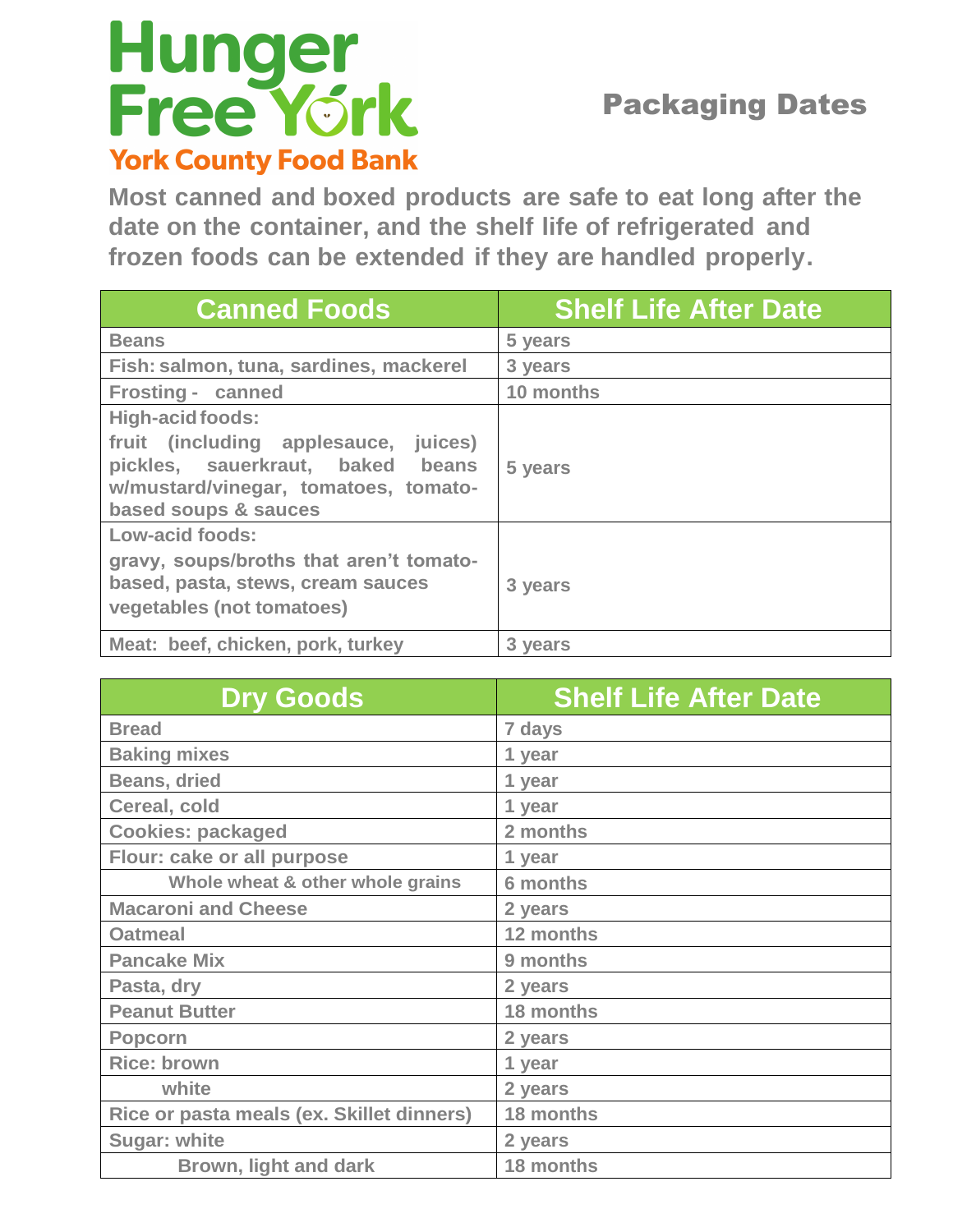| <b>Shelf-Stable Beverages</b> | <b>Shelf Life After Date</b> |
|-------------------------------|------------------------------|
| Juice                         | 1 vear                       |
| Milk, non-fat dry             | 1 year                       |
| Milk, shelf stable UHT        | 6 months                     |

| <b>Condiments</b>                                             | <b>Shelf Life After Date</b> |
|---------------------------------------------------------------|------------------------------|
| <b>Barbecue sauce: bottled</b>                                | 1 year                       |
| Gravy: dry mixes                                              | 2 years                      |
| Jams, jellies, preserves                                      | 1 year                       |
| Ketchup, cocktail or chili sauce:<br>jar,<br>bottle or packet | 1 year                       |
| Mayonnaise: jar bottle or packet                              | 3 months                     |
| <b>Molasses</b>                                               | 2 years                      |
| Mustard: jar, bottle or packet                                | 2 years                      |
| <b>Olives</b>                                                 | 1 year                       |
| <b>Pickles</b>                                                | 1 year                       |
| <b>Pancake syrup</b>                                          | 2 years                      |
| <b>Salad dressings: bottled</b>                               | 1 year                       |
| Salsa: bottled                                                | 1 year                       |
| <b>Syrup</b>                                                  | 1 year                       |
| <b>Worcestershire sauce</b>                                   | 1 year                       |
| <b>Miscellaneous</b>                                          | <b>Shelf Life After Date</b> |
| <b>Beans, dried</b>                                           | 12 months                    |
| Bouillon: beef and chicken                                    | 6 months                     |
| Candy: chocolate and all candy                                | 2 years                      |
| Crackers, pretzels, potato chips                              | <b>6 months</b>              |
| <b>Nuts: Shelled</b>                                          | 4 months                     |
| <b>Unshelled</b>                                              | <b>6 months</b>              |
| Oil: Olive, vegetable, cooking or salad                       | 6 months                     |
| <b>Vegetable shortening</b>                                   | 3 months                     |
| <b>Peanut butter</b>                                          | 9 months                     |
| Shelf stable pudding, jello                                   | 2 months                     |

| Dairy & Cooler<br><b>Items</b> | <b>Refrigerated</b> | <b>Frozen</b>         |
|--------------------------------|---------------------|-----------------------|
| <b>Cheese, cottage</b>         | 15 days             | <b>Freezes poorly</b> |
| Cheese, hard                   | 6 months            | 6 months              |
| Cheese, soft                   | 1 week              | 6 months              |
| <b>Cheese, processed</b>       | 4 weeks             | 6 months              |
| Eggs, in shell                 | 5 weeks             | Do not freeze         |